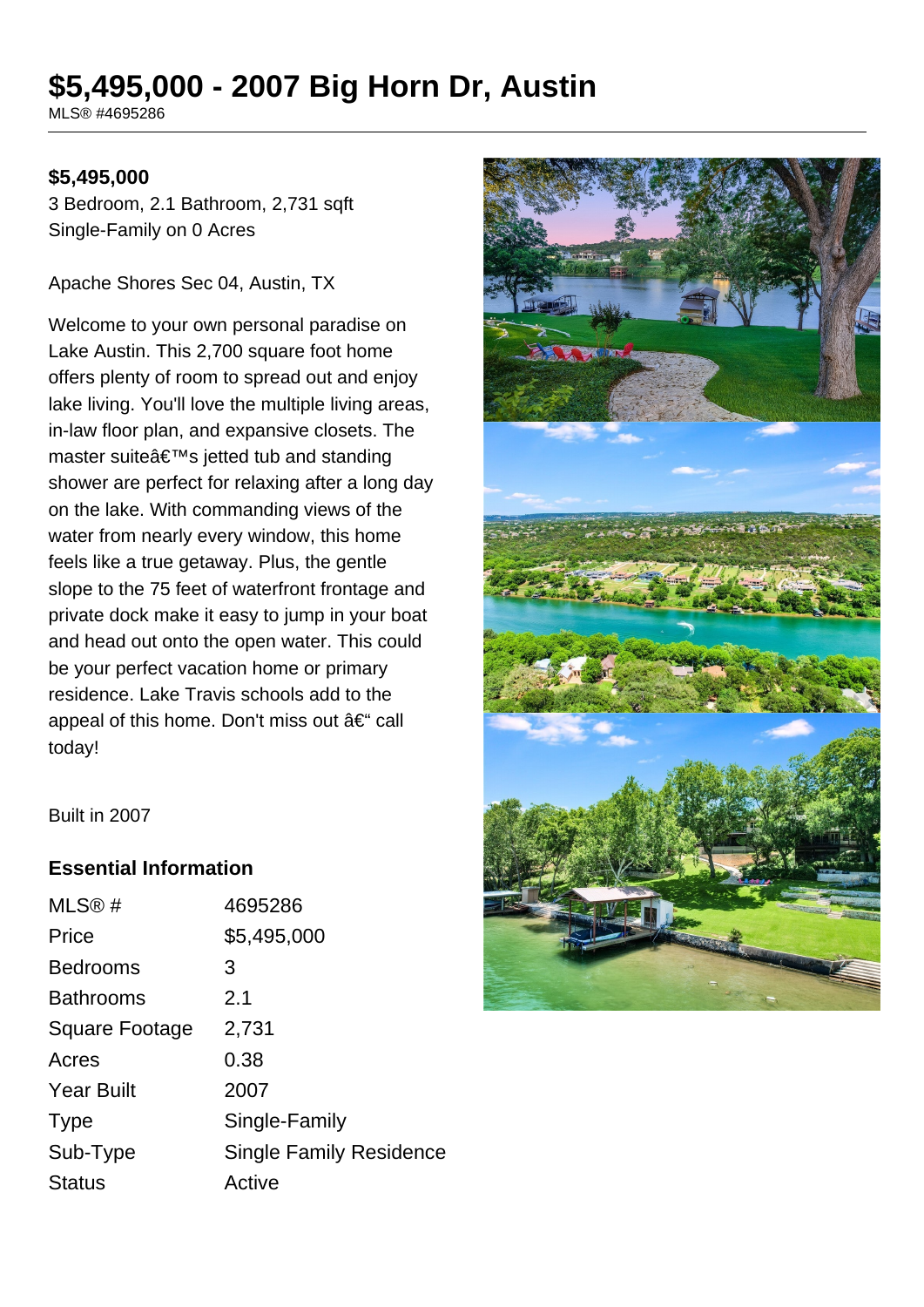| 30<br>Days on Market |
|----------------------|
|----------------------|

## **Water Feature/View**

| View          | Hills, Lake, Panoramic, Lake Austin |
|---------------|-------------------------------------|
| Is Waterfront | Yes                                 |

## **Community Information**

| <b>Address</b> | 2007 Big Horn Dr     |
|----------------|----------------------|
| Area           | LS                   |
| Subdivision    | Apache Shores Sec 04 |
| City           | Austin               |
| County         | Travis               |
| <b>State</b>   | <b>TX</b>            |
| Zip Code       | 78734                |

## **Amenities**

| <b>Utilities</b> | Electricity Available, Propane, Phone Connected |
|------------------|-------------------------------------------------|
| Features         | See Remarks                                     |
| Parking          | Attached, Garage Faces Front, Garage            |
| # of Garages     |                                                 |

#### **Interior**

| Interior          | Carpet, Tile, Wood |
|-------------------|--------------------|
| Appliances        | <b>See Remarks</b> |
| Heating           | Central            |
| # of Fireplaces   | 1                  |
| <b>Fireplaces</b> | <b>Family Room</b> |
| # of Stories      | 2                  |
| <b>Stories</b>    | Two                |

## **Exterior**

|                 | Exterior Features Dock, Exterior Steps, See Remarks                                             |  |  |
|-----------------|-------------------------------------------------------------------------------------------------|--|--|
| Lot Description | Sloped Down, Sprinklers In Rear, Sprinklers In Front, Sprinklers<br>Automatic, Trees Large Size |  |  |
| Roof            | Composition                                                                                     |  |  |
| Construction    | Masonry, Stone Veneer, Stucco                                                                   |  |  |
| Foundation      | Slab                                                                                            |  |  |

### **School Information**

District Lake Travis ISD